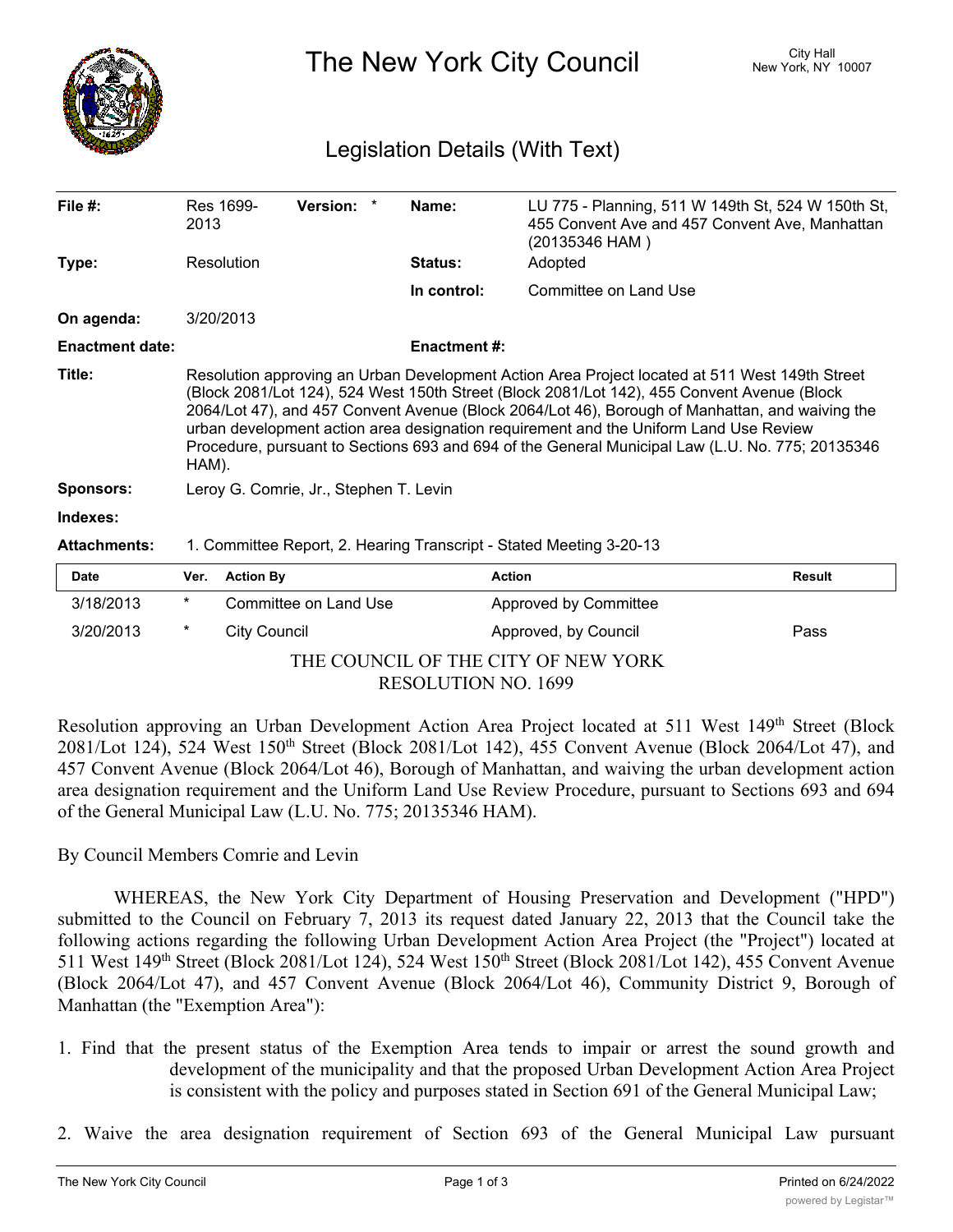## **File #:** Res 1699-2013, **Version:** \*

to said Section;

- 3. Waive the requirements of Sections 197-c and 197-d of the New York City Charter pursuant to Section 694 of the General Municipal Law;
- 4. Approve the Project as an Urban Development Action Area Project pursuant to Section 694 of the General Municipal Law; and
- 5. Approve the exemption of the Project from real property taxes pursuant to Section 696 of the General Municipal Law (the "Tax Exemption").

WHEREAS, the Project is to be developed on land that is now an eligible area as defined in Section 692 of the General Municipal Law, consists solely of the rehabilitation or conservation of existing private or multiple dwellings or the construction of one to four unit dwellings, and does not require any change in land use permitted under the New York City Zoning Resolution;

WHEREAS, upon due notice, the Council held a public hearing on the Project on March 14, 2013;

WHEREAS, the Council has considered the land use, environmental and financial implications and other policy issues relating to the Project;

## RESOLVED:

The Council finds that the present status of the Exemption Area tends to impair or arrest the sound growth and development of the City of New York and that a designation of the Project as an urban development action area project is consistent with the policy and purposes stated in Section 691 of the General Municipal Law.

The Council waives the area designation requirement pursuant to Section 693 of the General Municipal Law.

The Council waives the requirements of Sections 197-c and 197-d of the New York City Charter pursuant to Section 694 of the General Municipal Law.

The Council approves the Project as an urban development action area project pursuant to Section 694 of the General Municipal Law.

The Project shall be developed in a manner consistent with the Project Summary that HPD has submitted to the Council, a copy of which is attached hereto.

The exemption of the Project from real property taxes pursuant to Section 696 of the General Municipal Law is approved as follows:

a. All of the value of the buildings, structures, and other improvements situated on the Exemption Area shall be exempt from local and municipal taxes, other than assessments for local improvements and land value, for a period of ten years commencing on the July  $1<sup>st</sup>$  following the issuance of the first permanent Certificate of Occupancy for the project of the Exemption Area, during the last five years of which such exemption shall decrease in equal annual decrements.